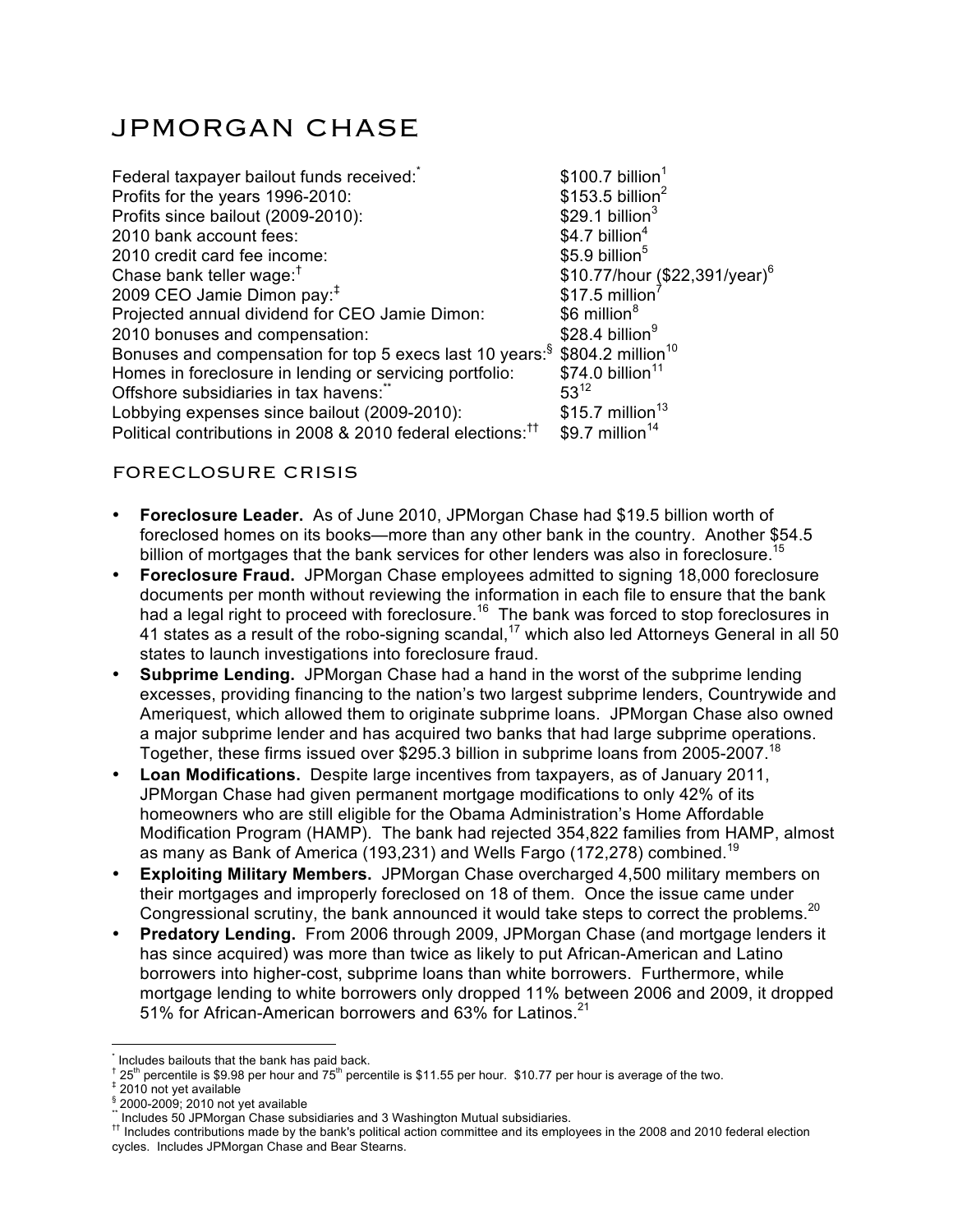## PUBLIC BUDGET CRISES

- **Interest rate swaps.** JPMorgan Chase had to pay a \$722 million fine to settle charges that it illegally paid off officials in Jefferson County, Alabama to secure interest rate swap deals that drove the county to the brink of bankruptcy.<sup>22</sup> Across the country, the bank is gouging state and local governments for more than \$200 million a year on swap deals.<sup>23</sup> JPMorgan Chase sold governments these deals as a way to save money, but instead they have become a goldmine for the bank following the bailout, which is able to rake in millions at taxpayer expense.
- **Letters of credit.** JPMorgan Chase is squeezing state and local governments by making it tougher for them to renew letters of credit, a form of bond insurance that many cities and states need to keep bond interest rates from spiking up.<sup>24</sup>
- **Predatory loans to government.** JPMorgan Chase is making a profit by lending taxpayers their own money. Even though the bank has access to ultra-cheap loans from the Federal Reserve, speculated to be as low as 0.5%, JPMorgan Chase is manipulating government budget processes and charging local and state governments much higher interest rates. For instance, when Philadelphia was in a budget pinch in fall 2009, instead of passing the 0.5% interest rate onto taxpayers, the bank offered the city a 3% bridge loan that would reset to 8% if it wasn't paid off in a few months.  $25$
- **Auction-rate securities.** After promoting auction-rate securities to local and state government borrowers as a low-risk, low-cost source of financing, JPMorgan Chase and other banks pulled their support for the market in early 2008, causing auctions to fail and leading to interest rates as high as 20% for government borrowers. Then the banks charged local and state governments at least \$1 billion in fees to convert their auction-rate bonds to safer forms of debt, "enriching JPMorgan Chase & Co., Goldman Sachs Group Inc. and the rest of Wall Street that let the market fall apart," according to Bloomberg.  $^{26}$

### JOBS CRISIS

- **Small business lending.** Even though the bailout was intended to get banks to start lending again to stimulate the economy and spur job creation, JPMorgan Chase's bailout did not translate into new credit for small businesses. In fact, the bank made 18,699 loans through the Small Business Administration's flagship 7(a) program in the two years before the bailout, and made only 4,636 loans into the two years since—a 75% decline. Meanwhile, the bank had \$1.48 billion in outstanding insider loans to bank directors and their companies as of March 2009, more than any other bank. $^{27}$
- **Unemployment debit cards.** Several states use JPMorgan Chase debit cards to pay out unemployment and/or TANF benefits. The bank takes advantage of Americans who have fallen on hard times by skimming fees off of their accounts. For example, in Michigan benefit recipients have to pay \$4 if they go to a bank teller to withdraw money from their accounts more than once per pay period or \$1 if they check their balance more than once per period.<sup>28</sup>

### FEES

• **ATM fees.** JPMorgan Chase is leading the industry in another round of ATM fee hikes. The bank now charges noncustomers \$5 for ATM withdrawals in Illinois and \$4 in Texas. The industry standard is \$3. $^{29}$  When Bank of America raised its ATM fees in 2007, it set off a new trend in the industry as other banks followed suit.<sup>30</sup>